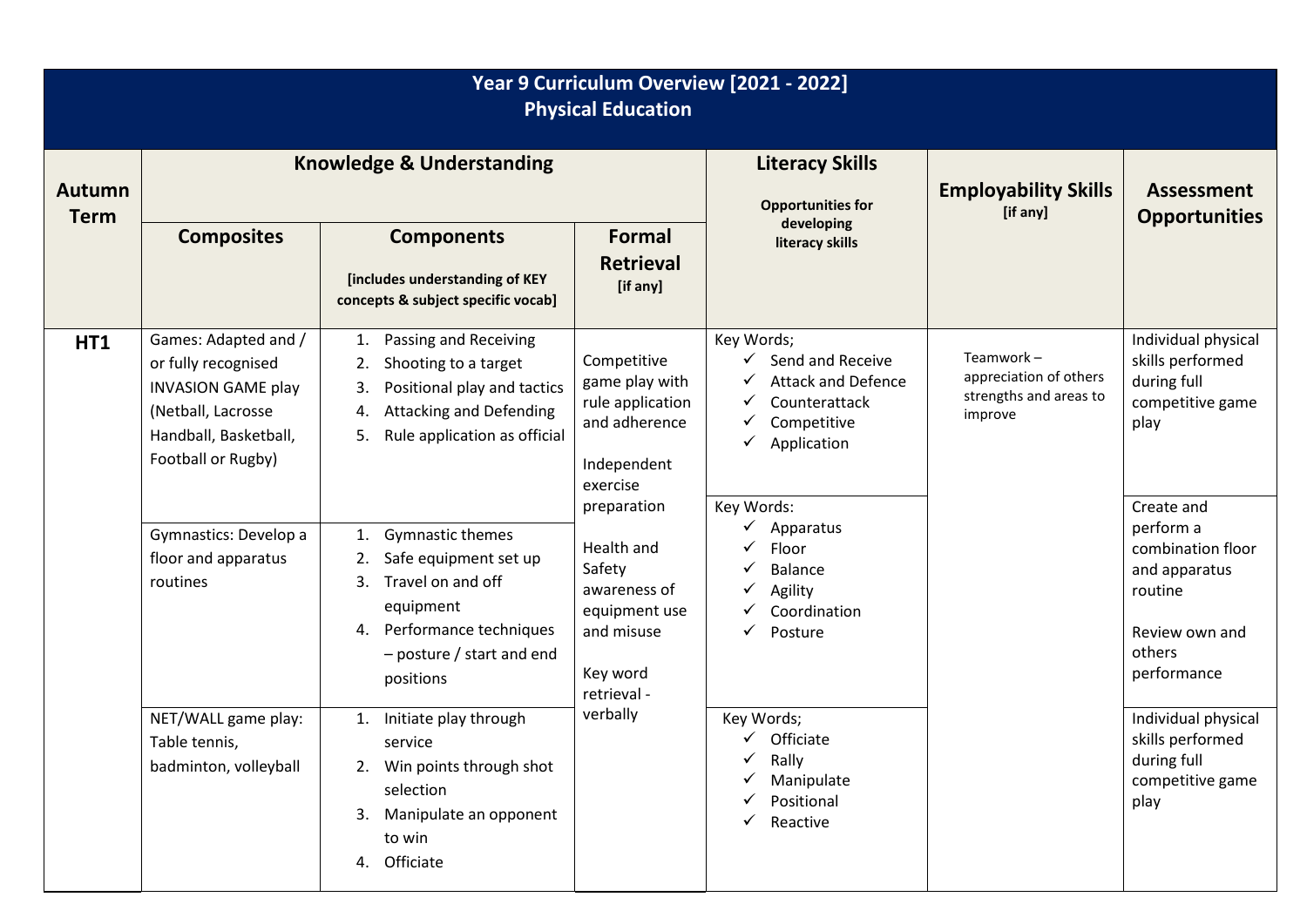| HT <sub>2</sub> | Games: Adapted and /<br>or fully recognised<br><b>INVASION GAME play</b><br>(Netball Handball,<br>Basketball, Football or<br>Rugby) | Passing and Receiving<br>1.<br>Shooting to a target<br>2.<br>Positional play and tactics<br>3.<br><b>Attacking and Defending</b><br>4.<br>Rule application as official<br>5. | Competitive<br>game play with<br>rule application<br>and adherence<br>Independent<br>exercise<br>preparation | Key Words;<br>$\checkmark$ Send and Receive<br><b>Attack and Defence</b><br>$\checkmark$<br>✓<br>Counterattack<br>Competitive<br>✓<br>$\checkmark$<br>Application | Problem solving | Individual physical<br>skills performed<br>during full<br>competitive game<br>play                                        |
|-----------------|-------------------------------------------------------------------------------------------------------------------------------------|------------------------------------------------------------------------------------------------------------------------------------------------------------------------------|--------------------------------------------------------------------------------------------------------------|-------------------------------------------------------------------------------------------------------------------------------------------------------------------|-----------------|---------------------------------------------------------------------------------------------------------------------------|
|                 | OAA: Complete full<br>competitive<br>Orienteering courses                                                                           | <b>Efficient course</b><br>1.<br>completion<br>Time bound courses<br>2.<br>Route planning and<br>3.<br>identification                                                        | Health and<br>Safety<br>awareness of<br>equipment use<br>and misuse<br>Key word<br>retrieval -<br>verbally   | Key Words:<br>$\checkmark$ Route<br>$\checkmark$<br>Terrain<br>Endurance / Stamina<br>✓<br>$\checkmark$ Retrieve                                                  |                 | Completion of full<br>onsite courses<br>Retrieve and<br>record controls<br>accurately under<br>pressure of<br>competition |
|                 | HRE: Apply F.I.T.T<br>principles to individual<br>circuit                                                                           | Circuit completion<br>1.<br>2. Circuit adaptations                                                                                                                           |                                                                                                              | Key Words:<br>✓<br>Frequency<br>Intensity<br>Time<br>✓<br>Type<br>✓<br>Adaptation<br>✓<br>$\checkmark$ Progressive overload                                       |                 | Adapt and<br>complete personal<br>fitness circuit                                                                         |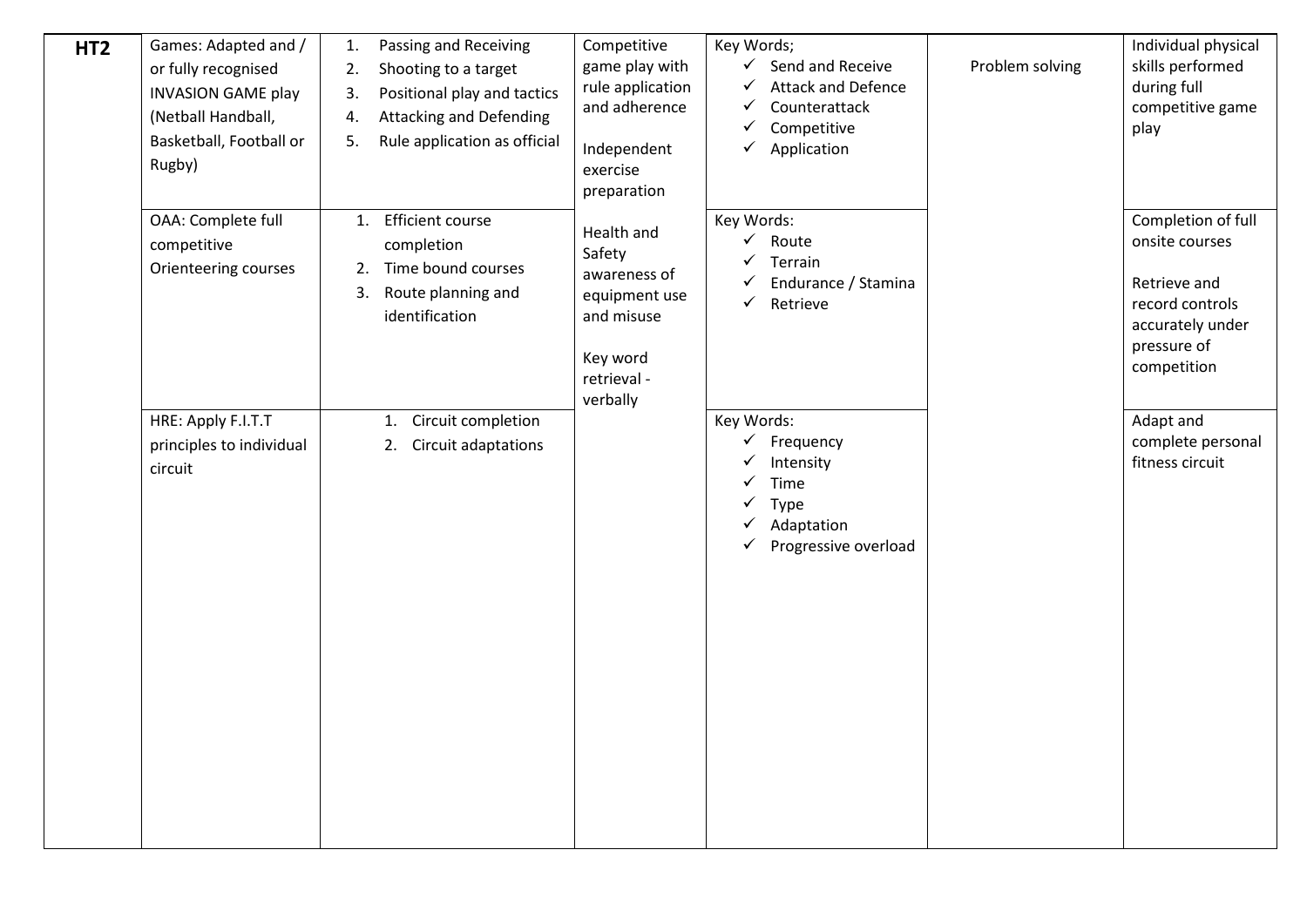| Year 9 Curriculum Overview [2021 - 2022]<br><b>Physical Education</b> |                                                                                                                                                |                                                                                                                                                                              |                                                                                                |                                                                                                              |                                         |                                                                                                |
|-----------------------------------------------------------------------|------------------------------------------------------------------------------------------------------------------------------------------------|------------------------------------------------------------------------------------------------------------------------------------------------------------------------------|------------------------------------------------------------------------------------------------|--------------------------------------------------------------------------------------------------------------|-----------------------------------------|------------------------------------------------------------------------------------------------|
| <b>Spring</b><br><b>Term</b>                                          | <b>Knowledge &amp; Understanding</b>                                                                                                           |                                                                                                                                                                              |                                                                                                | <b>Literacy Skills</b><br><b>Opportunities for</b>                                                           | <b>Employability Skills</b><br>[if any] | <b>Assessment</b>                                                                              |
|                                                                       | <b>Composites</b>                                                                                                                              | <b>Components</b><br>[includes understanding of KEY<br>concepts & subject specific vocab]                                                                                    | Formal<br><b>Retrieval</b><br>[if any]                                                         | developing<br>literacy skills                                                                                |                                         | <b>Opportunities</b>                                                                           |
| HT <sub>3</sub>                                                       | NET/WALL game play:<br>Table tennis,<br>badminton, volleyball                                                                                  | 1. Initiate play through service<br>2. Win points through shot<br>selection<br>3. Manipulate an opponent to<br>win<br>4. Officiate                                           | Competitive<br>game play with<br>rule application<br>and adherence<br>Independent<br>exercise  | Key Words;<br>Rally<br>✓<br>Manipulate<br>Let<br>✓<br>Positional<br>✔<br>Reactive                            | Independence                            | Individual game<br>specific skills<br>Play competitive<br>and cooperative<br>small sided games |
|                                                                       | Games: Adapted and /<br>or fully recognised<br><b>INVASION GAME play</b><br>(Netball, Lacrosse,<br>Handball, Basketball,<br>Football or Rugby) | Passing and Receiving<br>1.<br>Shooting to a target<br>2.<br>Positional play and tactics<br>3.<br><b>Attacking and Defending</b><br>4.<br>Rule application as official<br>5. | preparation<br>Health and<br>Safety<br>awareness of<br>equipment use<br>and misuse<br>Key word | Send and Receive<br>✓<br><b>Attack and Defence</b><br>Counterattack<br>Competitive<br>Cooperative            |                                         |                                                                                                |
|                                                                       | HRE: Apply F.I.T.T<br>principles to individual<br>circuit                                                                                      | Circuit completions<br>1.<br>2. Circuit adaptations                                                                                                                          | retrieval -<br>verbally                                                                        | Key Words:<br>Frequency<br>Intensity<br>Time<br>$\checkmark$ Type<br>Adaptation<br>Progressive overload<br>✓ |                                         | Adapt and<br>complete personal<br>fitness circuit                                              |
| HT4                                                                   | NET/WALL game play:<br>Table tennis,<br>badminton, volleyball                                                                                  | Initiate play through<br>1.<br>service<br>Win points through shot<br>2.<br>selection                                                                                         | Competitive<br>game play with<br>rule application<br>and adherence                             | Key Words;<br>$\checkmark$<br>Rally<br>Manipulate<br>Let<br>✓<br>Positional<br>✓                             | Resilience                              | Individual physical<br>skills performed<br>during full<br>competitive game<br>play             |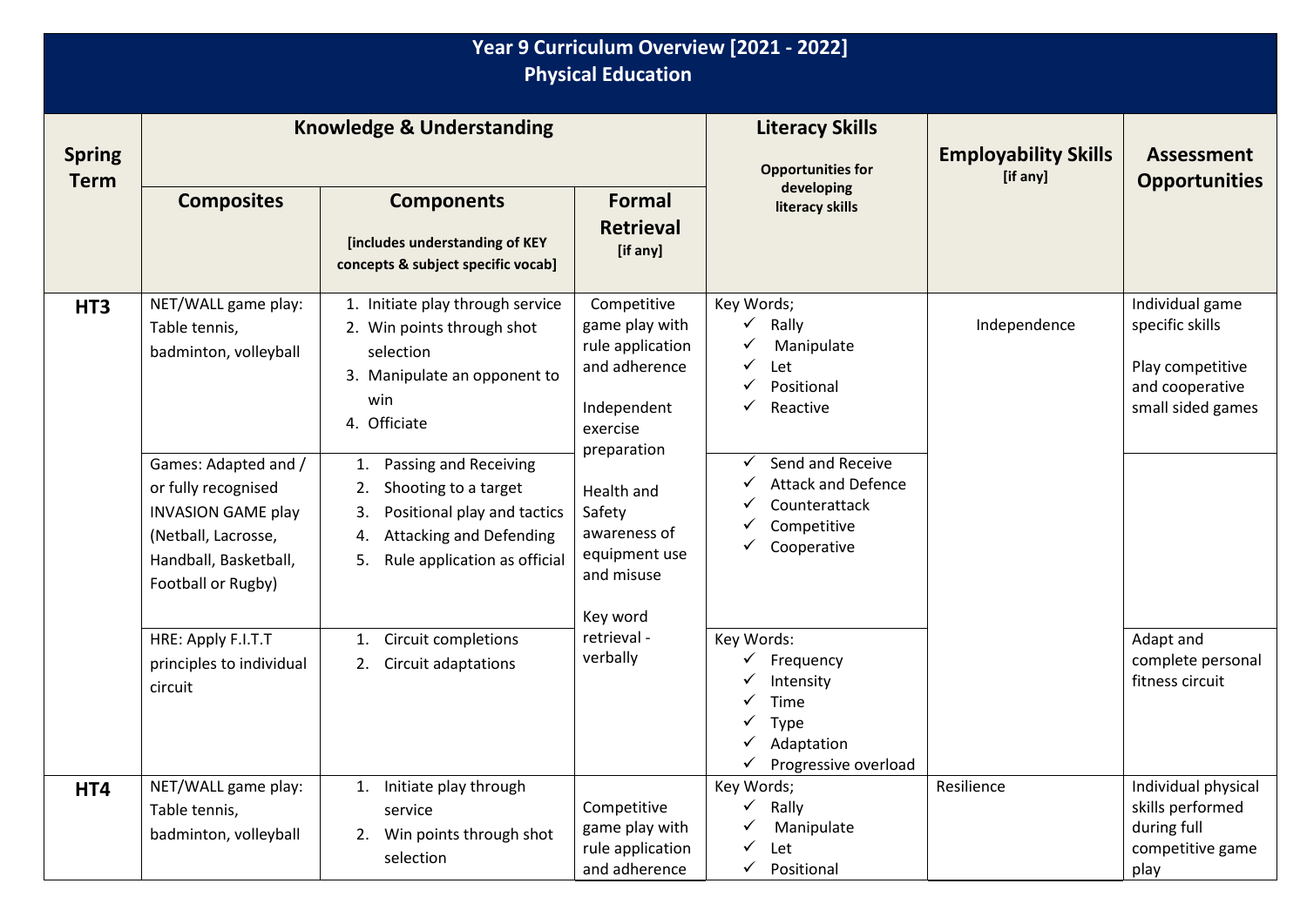| Gymnastics: Develop a<br>floor and apparatus<br>routines                                                                  | 3. Manipulate an opponent<br>to win<br>Officiate<br>4.<br>1. Gymnastic themes<br>2. Safe equipment set up<br>3. Travel on and off<br>equipment<br>4. Performance techniques -<br>posture / start and end<br>positions | Independent<br>exercise<br>preparation<br>Health and<br>Safety<br>awareness of<br>equipment use<br>and misuse<br>Key word<br>retrieval - | $\checkmark$ Reactive<br>Key Words:<br>Apparatus<br>$\checkmark$<br>Floor<br>✓<br>Balance<br>✓<br>Agility<br>✓<br>Coordination<br>Posture<br>✓ | Create and<br>perform a<br>combination floor<br>and apparatus<br>routine<br>Review own and<br>others<br>performance |
|---------------------------------------------------------------------------------------------------------------------------|-----------------------------------------------------------------------------------------------------------------------------------------------------------------------------------------------------------------------|------------------------------------------------------------------------------------------------------------------------------------------|------------------------------------------------------------------------------------------------------------------------------------------------|---------------------------------------------------------------------------------------------------------------------|
| Games: Adapted and<br><b>Conditioned INVASION</b><br><b>GAMES</b> (Netball<br>Handball, Basketball,<br>Football or Rugby) | Passing and Receiving<br>1.<br>Shooting to a target<br>2.<br><b>Attacking and Defending</b><br>3.<br>Rule application<br>4.                                                                                           | verbally                                                                                                                                 | Send and Receive<br>✓<br><b>Attack and Defence</b><br>✓<br>Counterattack<br>✓<br>Competitive<br>✓<br>Cooperative<br>$\checkmark$               |                                                                                                                     |